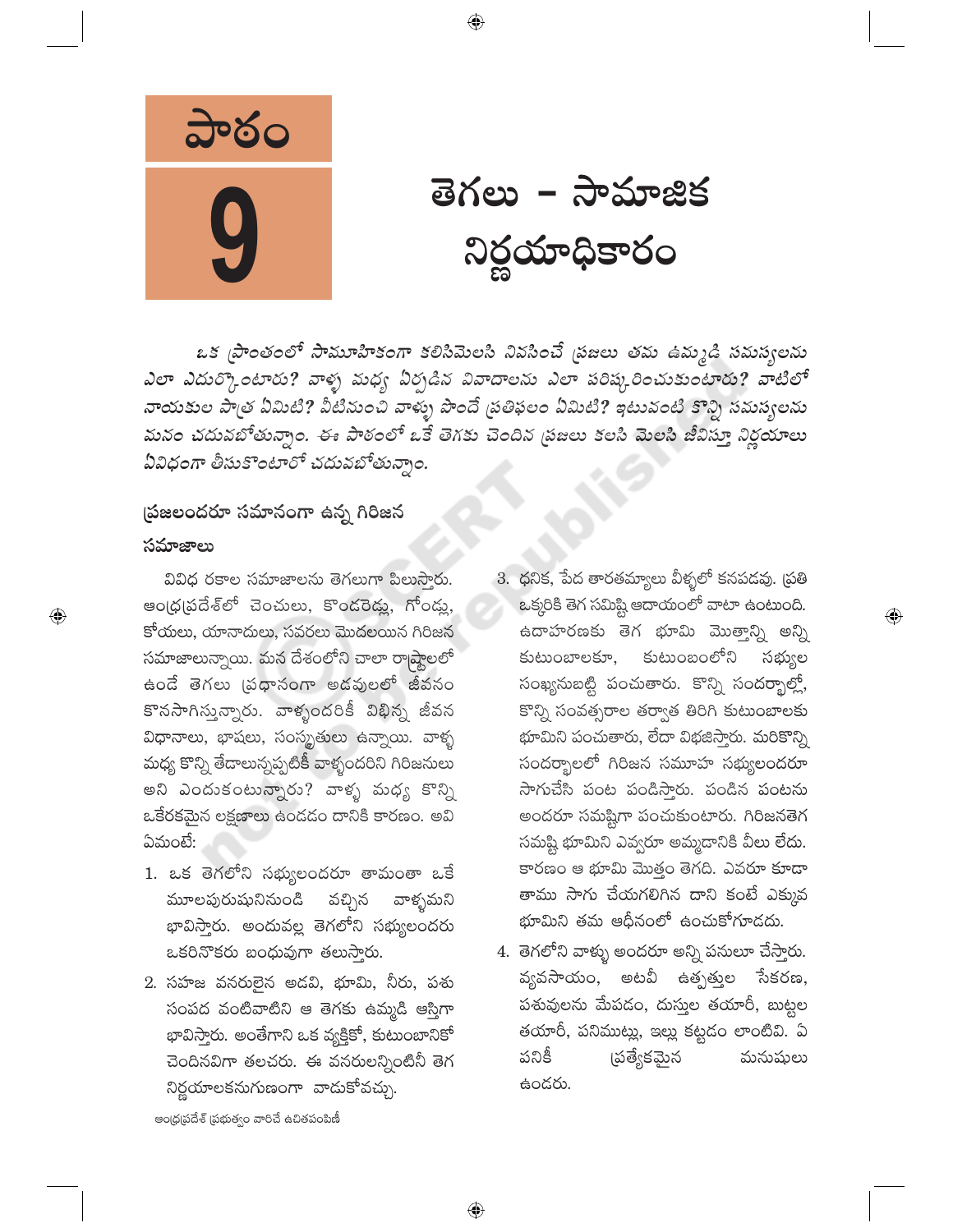5. కుటుంబంలోని (పతి పనినీ చిన్నా, పెద్దా తేడా లేకుండా పురుషులు, స్త్రీలు, పిల్లలు కలిసి చేస్తారు. అయితే పురుషులకు నిర్ణయాధికారం ఎక్కువగా ఉండటం సామాన్యంగా కనిపిస్తుంది.

- 6. అడవి దేవతలను, తమ మూల పురుషులను సంతృప్తిపరచటానికి వీలుగా జరిపే సామూహిక ఉత్సవాలకు, పండుగులకు గిరిజన సమూహంలో ఎక్కువ (పాధాన్యం ఇస్తారు. అంతేగాక వివిధ విశ్వాసాలు, ఆచారాలు, పాటలు, నృత్యాలు, చిత్రకళలు వంటివి వాళ్ళ సమూహాలలో సామాన్యంగా కనిపిస్తాయి.
	- గిరిజనులలో కనిపించే (పధానమైన వృత్తుల గురించి రాయండి.
	- $\bullet$  గిరిజన తెగలలోని సభ్యులందరూ సమానమే అని ఎలా చెప్పగలరు?

ఒక తెగ ఒక పెద్ద (పాంతంలో కొన్ని గ్రామాలుగా లేదా ఆవాస (పాంతాలుగా వుండవచ్చు. అటువంటి కొండరెడ్డి తెగవాళ్ళ ఆవాసాన్ని గమనించండి.

తెగ మొత్తానికి సంబంధించిన విషయాలమీద ఎలా నిర్ణయాలు తీసుకుంటారు? తగాదాలు ఎలా పరిష్కరించుకుంటారు?

ఆదిలాబాద్ జిల్లాలోని గోండ్లు ఎలా తగాదాలను పరిష్మరించుకుంటారో మీరు గమనించండి. దీనికోసం ఆంధ్రప్రదేశ్లోని గోండుల గురించి ఫ్యూరర్ హైమన్డార్ఫ్ రాసిన పుస్తకంలోని సంక్షిప్త సారాంశాన్ని మీకు అందిస్తున్నాం.

గోండు పంచ్ (పంచాయితి), పట్ల పాట్లల్ (గ్రామపెద్ద)

(గామపెద్ద తన అధికారాన్ని పంచ్ (పంచాయతీ) లేదా పురుషుడు యజమానిగా ఉండేవారితో ఏర్పడిన మండలి నుండి పొందుతాడు. (గామానికి సంబంధించిన అంశాలమీద గాని, గ్రామపెద్దను నిర్ణయించడంలోగాని గ్రామసభ (మండలి) నిర్ణయమే

 $\bigoplus$ 

ఆండ్రోపాలజిస్టులు (మానవ విజ్ఞాన శాస్త్రవేత్తలు) గిరిజన (పజలను గురించి అధ్యయనం చేశారు. వారు గిరిజనులతో పాటు నివసిస్తూ వాళ్ళ సంస్మృతి, జీవన విధానం, విశ్వాసాలు, నిర్ణయాలు మొదలైన వాటిని నమోదు చేస్తారు. అటువంటివారిలో (పముఖమైన పరిశోధకుడు ఫ్యూరర్ హైమన్**డార్ప్. ఇతను 1940లో** ఆంధ్రప్రదేశ్కు వచ్చి చెంచులు, కొందరెడ్లు, గోండ్ల గురించి అధ్యయనంచేసి వాళ్ళను గురించి పుస్తకాలు రాశాదు. ఇంకా అతదు భారతదేశంలోని వివిధ గిరిజన తెగలను, ముఖ్యంగా ఈశాన్య రా(్హుెల్లోని గిరిజనులను గురించి అధ్యయనం చేశాడు.



 $\bigoplus$ 

 $9.1$  ఫ్యూరర్ హైమన్డార్స్

9.2 చెంచులతోహైమన్డార్స్

84 సాంఘికశాస్త్రం

 $\bigoplus$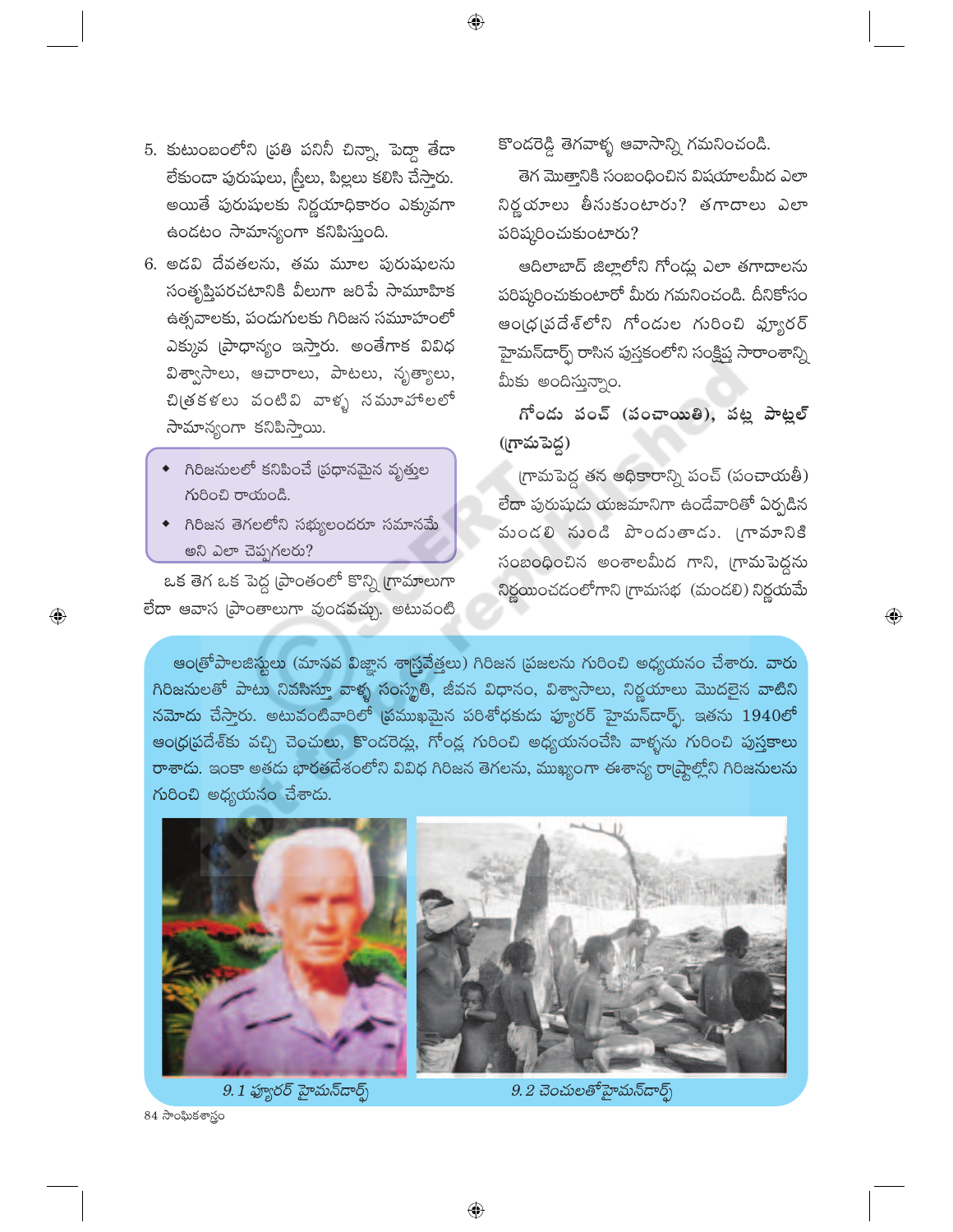కీలకం. ఈ గ్రామపంచాయితి పూర్తిగా గోందు సమాజ ప్రతిరూపంగా ఉంటుంది.

పంచాయితి క్రమ బద్ధంగా సమావేశాలు జరగవు. కాని ఎప్పుడు అవసరమైతే అప్పుడు జరుగుతాయి. ఏవైనా ముఖ్యమైన అంశాలు చర్చించేటప్పుడు, అందరు మగవారూ హాజరవుతారు. యువకులు, మహిళలు అది జరిగే విధానాన్ని పరిశీలిస్తారు. ఆడవాళ్ళకి ఈ మండలిలో మాట్లాడే అవకాశం లేదు గాని వాళ్ళ సమస్యలను విన్నవించే అవకాశం ఉంది.

స్రధాన పండగల తేదీలు నిర్ణయించడం, వివాహం, విడాకులు, తగాదాల పరిష్మారాలు, కర్మకాండ, విధి విధానాలను నిర్ణయించడానికి సంబంధించిన అంశాలను పంచాయితి నిర్వహిస్తుంది. దోషిగా నిర్ణయించిన వారికి జరిమానా విధిస్తుంది. (గామాన్ని వదిలి వెళ్ళమని ఆదేశిస్తుంది లేదా ఇతరులు ఆ దోషితో సంబంధాలు జరపకుండా నిరోధిస్తుంది.

గ్రామాల మధ్య సమస్యలు వచ్చినప్పుడు అన్ని పంచ్లు (పంచాయితీలు) సంయుక్త సమావేశం నిర్వహిస్తాయి.

 $\bigoplus$ 

ఏదైనా వివాదం పంచాయితి ముందుకు వచ్చినప్పుడు పంచ్ ముఖ్య ఉద్దేశం వివాదాలకు సంబంధించిన వాస్తవ విషయాలను తెలుసుకోటం.

రెండువర్గాలు తమ తమ అభి(పాయాలనూ, వాదనలనూ తెలియజేయవచ్చు. తరవాత గ్రామ పెద్దలు వాళ్ళను (పశ్నించి ఒక నిర్ధారణకు వస్తారు. సాక్టులను కూడా విచారిస్తారు. సాక్ట్యాలను పరిశీలిస్తారు. ఇవన్నీ పూర్తి అయిన తరవాత చర్చలు జరిపి గతంలో ఇటువంటి సందర్భంలో ఇచ్చిన తీర్పులను పరిశీలించి పంచాయితీ (పంచ్) తీర్పు ఇస్తుంది. తరతరాలుగా తెగలో వస్తున్న కట్టబాట్లకు అనుగుణంగా తీర్పులన్నీ ఉంటాయి. తీర్పుమీద తెగలోని వృద్దలు చర్చలు జరుపుతారు. చివరిగా ఒక పరిష్కారానికి వస్తారు. వివాదానికి సంబంధించి పూర్వాపరాలను పరిశీలించిన తరవాత పంచాయితీ పెద్ద పరిష్కారాన్ని సూచిస్తాడు. అయితే ఇది తుది నిర్ణయం కాదు. తరవాత బాధితుడు కోరితే తీర్పులో మార్పులు కూడా చేస్తారు. ఆ తరవాతే చివరి నిర్ణయాన్ని (పకటిస్తారు.

గోండ్ల పంచాయితీలో సభ్యులుగా ఉండడానికి వీలు లేనివాళ్ళు ఎవరు?

 $\bigoplus$ 

- ◆ పంచాయితీలో అన్ని కుటుంబాలకూ (อ่ายลสุด, (อ่าตาล์ด doaderล) ก่องอ మీరు ఏమి అనుకుంటున్నారు?
- $\bullet$  as సమస్య పరిష్కరించటంలో పంచాయితి (పంచ్) ఎటువంటి విషయాలను పరిగణనలోకి తీసుకుంటుంది?



 $\bigoplus$ 

9.3 గోందుల పంచాయితీ సన్నివేశం

ఆంధ్రప్రదేశ్ ప్రభుత్వం వారిచే ఉచితపంపిణీ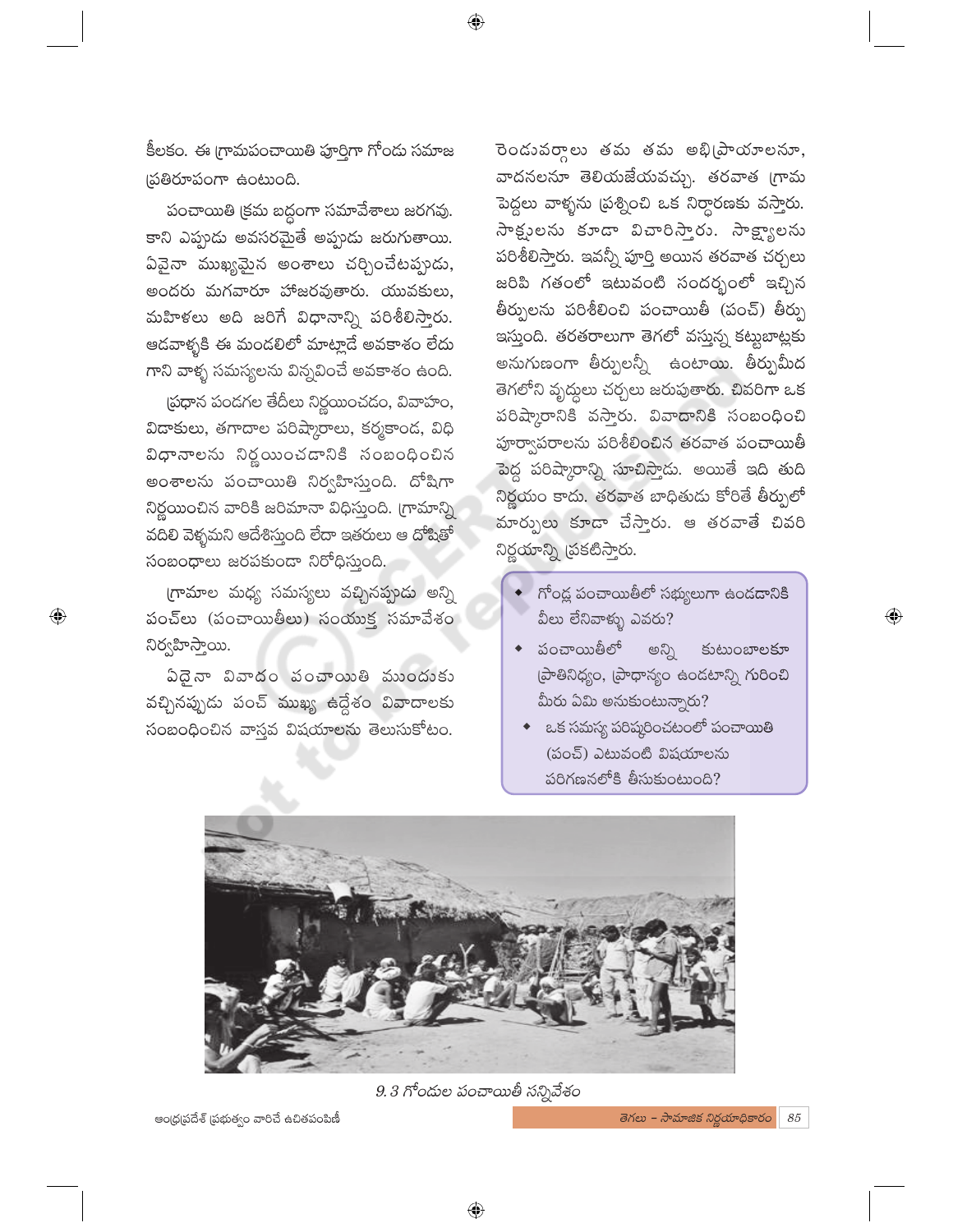గోండ్ల తీర్పు ఏవిధంగా ఇస్తారో తెలుసుకోటానికి ఒక ఆసక్తికరమైన ఉదాహరణను చూడండి.

 $\bigoplus$ 

"ఒకరోజున ఒక అమ్మాయి ఒక వ్యక్తిమీద పంచ్ ముందు ఫిర్యాదు చేసింది. ఆ వ్యక్తి ఆమెను అల్లరి పెట్టడానికి (పయత్నించగా ఆమె అతనిని చెంపదెబ్బ కొట్టింది. అతడు ఆమెను నెట్టేశాడు. ఆమె పడిపోయింది కాని అక్కడి నుంచి తప్పించుకుంది. పంచాయితీ ముందు ఆ వ్యక్తి తన తప్పును ఒప్పుకున్నాడు. దోషికి ఏ శిక్ష విధించాలని ఆమెను పంచ్ (పంచాయితి) అడిగింది. సమాధానంగా ఆమె అత్యంత అవమానకరమైన శిక్షను అతనికి విధించమని కోరింది. అంతేకాకుండా భవిష్యత్తులో ఎటువంటి ఇబ్బంది తనకు కలిగించనని రాతపూర్వకంగా ఇవ్వాలని కోరింది. సభ మధ్యలో ఆమె ముందు మోకాళ్లమీద నిలబడి ఆమెను క్షమాపణలు కోరమని పంచాయితి ఆదేశించింది.

- $\bullet$  పంచాయితి విధించిన శిక్షపట్ల ఆ అమ్మాయి సంతృప్తి చెందిందా?
- ◆ పంచ్ ఆమెను ఎందుకు శాంతపరిచిందని మీరు అనుకుంటున్నారు?

## పట్లా పాట్లల్ (గ్రామపెద్ద)

 $\bigoplus$ 

(పతి గ్రామానికీ పెద్దగా 'పట్లా' (గ్రామపెద్ద) వ్యవహరిస్తారు. ఈ పదవి వారసత్వంగా వస్తుంది (తల్లిదం(దులనుంచి లభించే ఆస్తులు, ఇంటిపేరును పొందే కుమారులను, కుమార్తెలను వారసులు అంటారు). ఇతడు పంచాయితీకి జవాబుదారే కాకుండా చాలా విషయాలలో (పభావవంతుడైన నాయకుడుగా వ్యవహరిస్తాడు.

పంచాయితి ఎప్పుడో ఒకసారి సమావేశమైతే, గ్రామ పెద్ద (పతిరోజూ విధులు నిర్వహించవలసి వస్తుంది. గ్రామపెద్ద సాధారణంగా గ్రామం ఏర్పాటు చేయడంలో

కీలక పాత్ర పోషించిన కుటుంబపు వ్యక్తి అయి ఉంటాడు. (గామాన్ని సమైక్యంగా ఉంచడానికి బయట వ్యక్తులతోను, (పభుత్వ సంస్థలతోను సంధానకర్తగా ఉంటాడు. పండుగలలో, గ్రామానికి సంబంధించిన కార్య(కమాలలో సమన్వయకర్తగా సామాజిక వ్యవహరిస్తాడు. గ్రామానికి వచ్చిన అతిథులకు ఆతిథ్యమిస్తాడు. (పతిఫలంగా గ్రామస్తులందరూ ఇతని పొలంలో సంవత్సరంలో ఒకరోజు పనిచేస్తారు. దీనివల్ల అతని కుటుంబం సాగు చేయగలిగిన భూమికంటే ఎక్కువ సాగుచేసి, అతిథులకు మర్యాదలు చేయగలుగుతుంది.

తెగవాళ్ళ అభి[పాయాలకు విరుద్ధంగా గ్రామపెద్ద గర్వంతో (పవర్తిస్తే అతన్ని తొలగించి అతని స్థానంలో మరొకరిని నియమిస్తారు లేదా (గామంలోని కుటుంబాలు ఈ (గామాన్ని వదిలి కొత్త (పాంతంలో ఆవాసాలు ఏర్పాటుచేసుకోడానికి వీలు ఉంది.

 $\bigoplus$ 

- <mark>ు</mark>వరు గ్రామపెద్ద అవుతారు?
- $\bullet$  పంచాయితీకి, గ్రామపెద్దకు ఉన్న  $\sim$ อ $\approx$ อ $\approx$ อ $\approx$  $\approx$  $\approx$  $\approx$
- గ్రామంలో (గామపెద్దకు గల విశేషమైన (పాధాన్యత ఏమిటి?
- గ్రామపెద్దను ఎప్పుడు తొలగిస్తారు?

తెలుగువారు, మరాఠావారు ఆ [పాంతాలకు వలస రావడం, పంచాయతిరాజ్ వ్యవస్థ (పారంభం కావడంతో 1940, 1950ల నుంచి గోండుల ఆచారాలలో, వ్యవస్థలలో మార్పులు చోటుచేసు కుంటున్నాయని హైమన్డార్ఫ్ వివరించారు. చాలామంది (పజలు తమ వివాదాల పరిష్కారానికి పోలీసు స్టేషన్లకు, కోర్టులకు వెళుతున్నారు. అంతేగాక స్థానిక ఎన్నికలలో సర్పంచ్ని ఎన్నుకొంటున్నందున గ్రామపెద్ద తన స్థానాన్ని కోల్పోయాడు.

86 సాంఘికశాస్త్రం